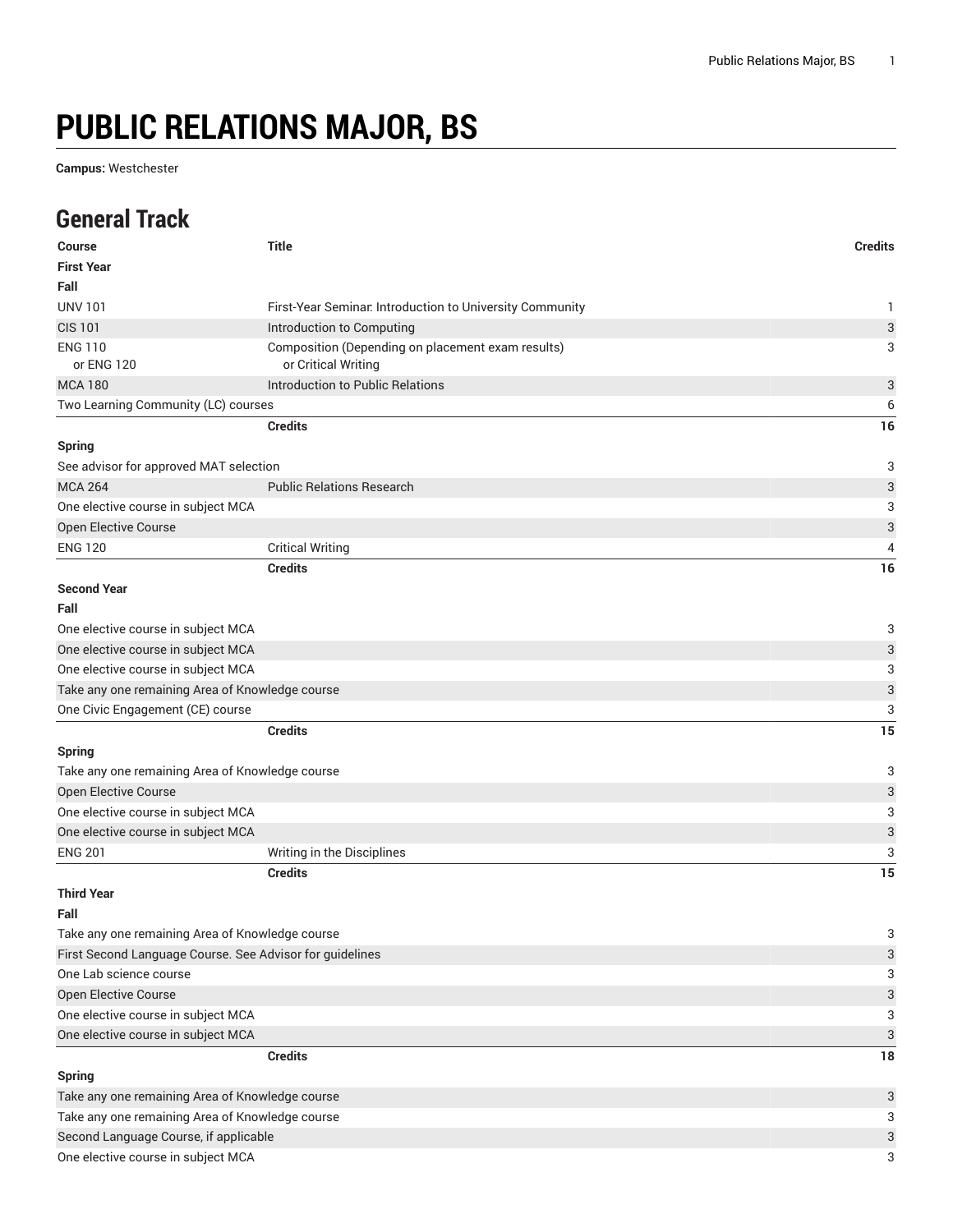| Open Elective Course                            |                                                 | 3   |
|-------------------------------------------------|-------------------------------------------------|-----|
| One elective course in subject MCA              |                                                 | 3   |
|                                                 | <b>Credits</b>                                  | 18  |
| <b>Fourth Year</b>                              |                                                 |     |
| Fall                                            |                                                 |     |
| Take any one remaining Area of Knowledge course | 3                                               |     |
|                                                 | Take any one remaining Area of Knowledge course | 3   |
| <b>COM 200</b>                                  | <b>Public Speaking</b>                          | 3   |
| <b>MCA 393</b>                                  | Intern Program I                                | 3   |
| Open Elective Course                            |                                                 | 3   |
|                                                 | <b>Credits</b>                                  | 15  |
| <b>Spring</b>                                   |                                                 |     |
| Take any one remaining Area of Knowledge course |                                                 | 3   |
| Open Elective Course                            |                                                 | 3   |
| <b>Open Elective Course</b>                     |                                                 | 3   |
| One elective course in subject MCA              |                                                 | 3   |
| <b>MCA 497</b>                                  | <b>Public Relations Campaigns</b>               | 3   |
|                                                 | <b>Credits</b>                                  | 15  |
|                                                 | <b>Total Credits</b>                            | 128 |

## **Public Relations, BS/Communications and Digital Media, MA Track**

| <b>Course</b>                                   | Title                                                                    | <b>Credits</b>            |
|-------------------------------------------------|--------------------------------------------------------------------------|---------------------------|
| <b>First Year</b>                               |                                                                          |                           |
| Fall                                            |                                                                          |                           |
| <b>UNV 101</b>                                  | First-Year Seminar. Introduction to University Community                 | 1                         |
| <b>CIS 101</b>                                  | Introduction to Computing                                                | $\sqrt{3}$                |
| <b>ENG 110</b><br>or ENG 120                    | Composition (Depending on placement test results)<br>or Critical Writing | 3                         |
| <b>MCA 180</b>                                  | Introduction to Public Relations                                         | $\ensuremath{\mathsf{3}}$ |
| Two Learning Community (LC) courses             |                                                                          | 6                         |
|                                                 | <b>Credits</b>                                                           | 16                        |
| <b>Spring</b>                                   |                                                                          |                           |
| See advisor for approved MAT selection          | 3                                                                        |                           |
| <b>MCA 264</b>                                  | <b>Public Relations Research</b>                                         | $\ensuremath{\mathsf{3}}$ |
| One elective course in subject MCA              |                                                                          | 3                         |
| <b>ENG 120</b>                                  | <b>Critical Writing</b>                                                  | $\sqrt{4}$                |
| Open Elective Course                            |                                                                          | 3                         |
|                                                 | <b>Credits</b>                                                           | 16                        |
| <b>Second Year</b>                              |                                                                          |                           |
| Fall                                            |                                                                          |                           |
| One elective course in subject MCA              |                                                                          | 3                         |
| One elective course in subject MCA              |                                                                          | $\ensuremath{\mathsf{3}}$ |
| One elective course in subject MCA              |                                                                          | 3                         |
| Take any one remaining Area of Knowledge course |                                                                          | $\ensuremath{\mathsf{3}}$ |
| One Civic Engagement (CE) course                |                                                                          | 3                         |
|                                                 | <b>Credits</b>                                                           | 15                        |
| <b>Spring</b>                                   |                                                                          |                           |
| Take any one remaining Area of Knowledge course |                                                                          |                           |
| One elective course in subject MCA              |                                                                          | 3                         |
| Open Elective Course                            |                                                                          | 3                         |
| One elective course in subject MCA              | 3                                                                        |                           |